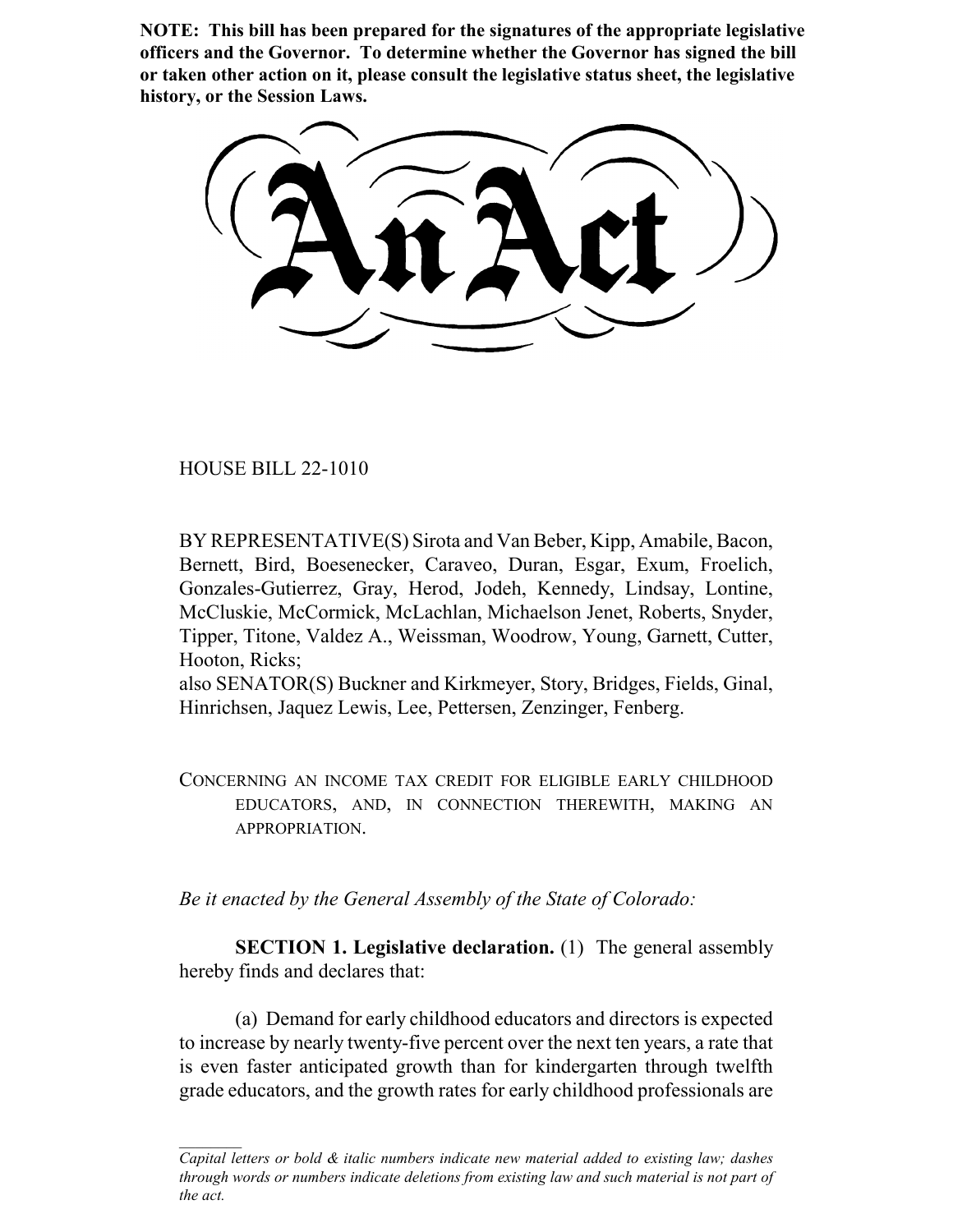high everywhere, but are double in rural counties compared to urban counties and highest in frontier counties;

(b) The early care and education sector is comprised almost exclusively of women, forty percent of whom are people of color, and failure to invest in this profession undermines the economic opportunity of early educators and their ability to support the education of the children in their classroom;

(c) These educators represent the most racially diverse sector of the teaching workforce, compared to kindergarten through twelfth grade and postsecondary education, but early educators are among the lowest-paid professionals in every state, including Colorado;

(d) On average, early childhood educators earn less than half of the salary of kindergarten teachers and over one-third report receiving subsidies from public assistance programs to make ends meet;

(e) Low pay and instability in the early childhood sector contribute to high turnover rates with half of all early childhood education professionals changing jobs within three years;

(f) The COVID-19 pandemic has exacerbated the challenges facing the recruitment, retention, and professional development of the early childhood workforce at a time when the need for access to early care and education is acute for working families, and women in particular, to be able to enter the workforce; and

(g) Investments in the early care and education workforce have a significant return on investment with every dollar invested in the early care and education sector resulting in two dollars and twenty-seven cents in output in the state economy and every job created in the early care and education sector resulting in an additional nearly one and one-half new jobs in the state economy.

(2) Now, therefore, the general assembly declares that supporting the early childhood workforce with a targeted tax credit can support stability in the industry and, in turn, support working families, child development, and economic growth.

## PAGE 2-HOUSE BILL 22-1010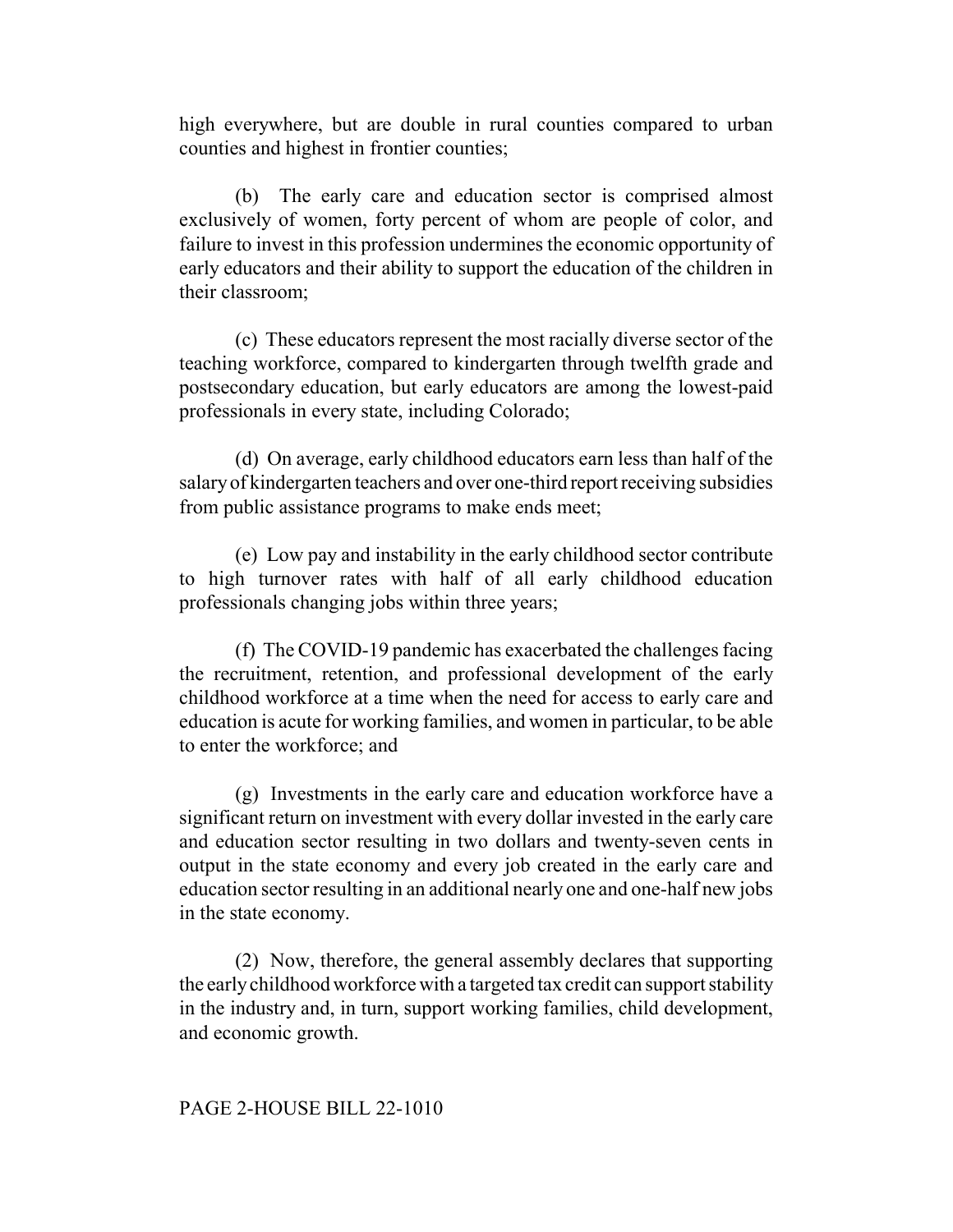**SECTION 2.** In Colorado Revised Statutes, **add** 39-22-547 as follows:

**39-22-547. Early childhood educator income tax credit - tax preference performance statement - legislative declaration - definitions - repeal.** (1) (a) THE GENERAL ASSEMBLY FINDS AND DECLARES THAT:

(I) THE BENEFITS OF QUALITY CHILD CARE AND EARLY CHILDHOOD EDUCATION ARE WELL DOCUMENTED AND A STRIKING CONNECTION EXISTS BETWEEN CHILDREN'S LEARNING EXPERIENCES WELL BEFORE KINDERGARTEN AND THEIR LATER SCHOOL SUCCESS;

(II) SMALL BUSINESS OWNERS AND PARENTS WHO RELY ON CHILD CARE TO WORK WOULD ALSO EXPERIENCE LOWER TURNOVER IN CHILD CARE STAFF WHEN EARLY CHILDHOOD EDUCATORS EXPERIENCE BETTER ECONOMIC STABILITY; AND

(III) WHEN EARLY CHILDHOOD EDUCATORS IMPROVE THE QUALITY OF THEIR EDUCATION BY RECEIVING EARLY CHILDHOOD PROFESSIONAL CREDENTIALS OR ATTAINING HIGHER CREDENTIAL LEVELS, IT IMPROVES THE QUALITY OF CHILDREN'S EARLY LEARNING EXPERIENCES.

(b) IN ACCORDANCE WITH SECTION 39-21-304 (1), THE PURPOSE OF THIS TAX EXPENDITURE IS TO:

(I) INDUCE CERTAIN DESIGNATED BEHAVIOR BY TAXPAYERS, WHICH IN THIS INSTANCE IS FOR EARLY CHILDHOOD EDUCATORS TO RECEIVE AN EARLY CHILDHOOD PROFESSIONAL CREDENTIAL OR TO ATTAIN HIGHER CREDENTIAL LEVELS; AND

(II) PROVIDE TAX RELIEF FOR EARLY CHILDHOOD EDUCATORS.

(c) THE GENERAL ASSEMBLY AND THE STATE AUDITOR SHALL MEASURE THE EFFECTIVENESS OF THE CREDIT IN ACHIEVING THE PURPOSE SPECIFIED IN SUBSECTION  $(1)(b)(I)$  of this section based on A COMPARISON OF THE NUMBER OF EARLY CHILDHOOD PROFESSIONAL CREDENTIALS AT THE VARIOUS LEVELS BEFORE AND WITH THE CREDIT.

(d) THE GENERAL ASSEMBLY AND THE STATE AUDITOR SHALL MEASURE THE EFFECTIVENESS OF THE CREDIT IN ACHIEVING THE PURPOSE

## PAGE 3-HOUSE BILL 22-1010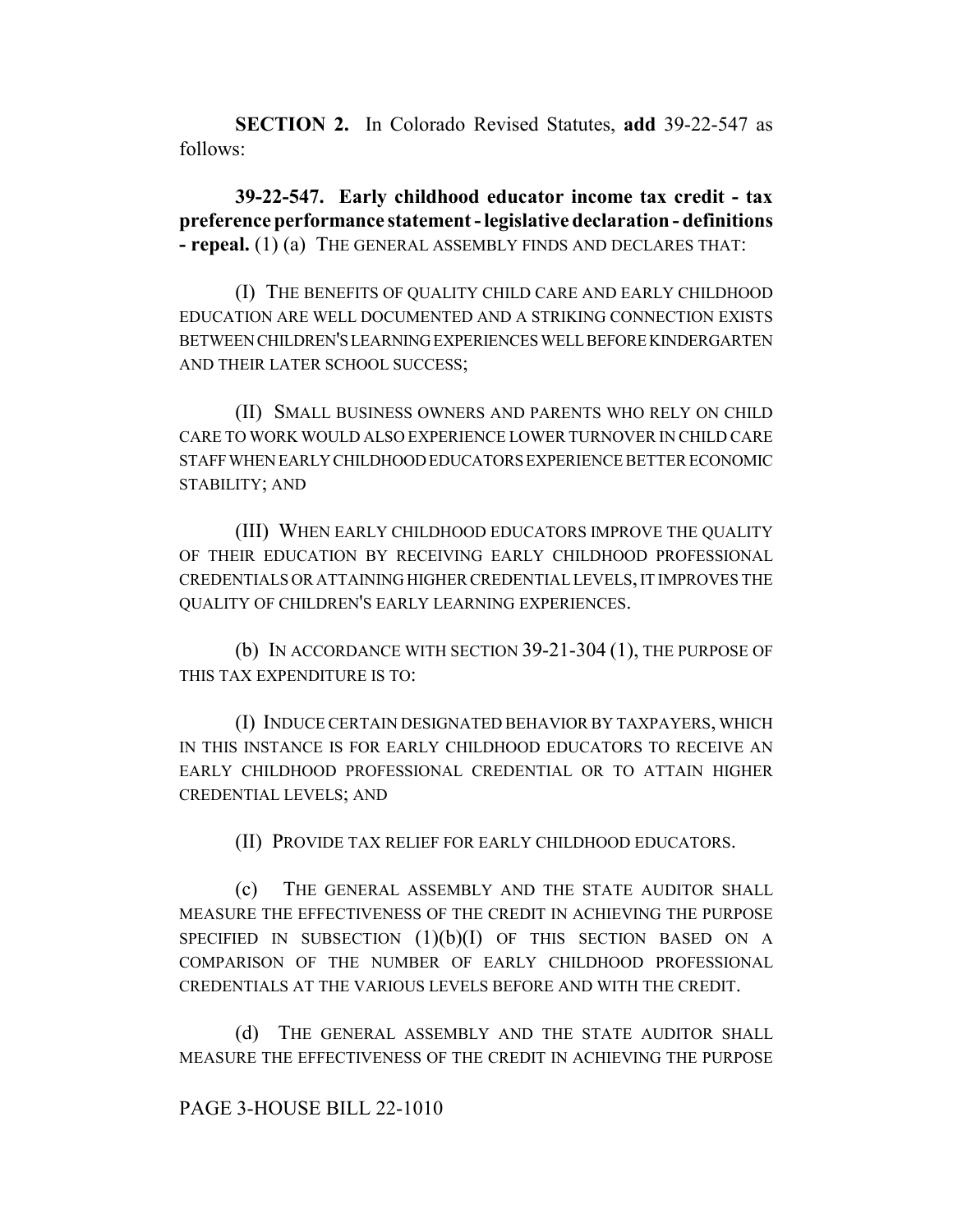SPECIFIED IN SUBSECTION (1)(b)(II) OF THIS SECTION BASED ON THE NUMBER OF CREDITS THAT ARE CLAIMED.

(2) AS USED IN THIS SECTION, UNLESS THE CONTEXT OTHERWISE REQUIRES:

(a) "DEPARTMENT" MEANS THE DEPARTMENT OF REVENUE.

(b) "EARLY CHILDHOOD PROFESSIONAL CREDENTIAL" MEANS THE EARLY CHILDHOOD PROFESSIONAL CREDENTIALS ISSUED BY THE DEPARTMENT OF EDUCATION, OR A SUCCESSOR DEPARTMENT, AND DESIGNATED AS EARLY CHILDHOOD PROFESSIONAL I, EARLY CHILDHOOD PROFESSIONAL II, EARLY CHILDHOOD PROFESSIONAL III, EARLY CHILDHOOD PROFESSIONAL IV, EARLY CHILDHOOD PROFESSIONAL V, AND EARLY CHILDHOOD PROFESSIONAL VI.

(c) "ELIGIBLE EARLY CHILDHOOD EDUCATOR" MEANS AN INDIVIDUAL WHO:

(I) HAS A FEDERAL ADJUSTED GROSS INCOME LESS THAN OR EQUAL TO SEVENTY-FIVE THOUSAND DOLLARS FOR AN INDIVIDUAL FILING A SINGLE RETURN, OR HAS A FEDERAL ADJUSTED GROSS INCOME LESS THAN OR EQUAL TO ONE HUNDRED FIFTY THOUSAND DOLLARS FOR AN INDIVIDUAL FILING A JOINT RETURN;

(II) HOLDS AN EARLY CHILDHOOD PROFESSIONAL CREDENTIAL FOR AT LEAST PART OF THE INCOME TAX YEAR FOR WHICH THE CREDIT IS CLAIMED; AND

(III) FOR AT LEAST SIX MONTHS OF THE INCOME TAX YEAR FOR WHICH THE CREDIT IS CLAIMED, IS EITHER THE LICENSEE OF AN ELIGIBLE PROGRAM OR EMPLOYED BY AN ELIGIBLE PROGRAM.

(d) "ELIGIBLE PROGRAM" MEANS EITHER AN EARLY CHILDHOOD EDUCATION PROGRAM AS DEFINED IN SECTION 26-6.5-101.5 (6.5), OR A LICENSED FAMILY CHILD CARE HOME. AN ELIGIBLE PROGRAM MUST HAVE HELD AT LEAST A LEVEL ONE QUALITY RATING PURSUANT TO THE COLORADO SHINES QUALITY RATING AND IMPROVEMENT SYSTEM ESTABLISHED IN SECTION 26-6.5-106 FOR THE INCOME TAX YEAR FOR WHICH THE CREDIT IS CLAIMED.

PAGE 4-HOUSE BILL 22-1010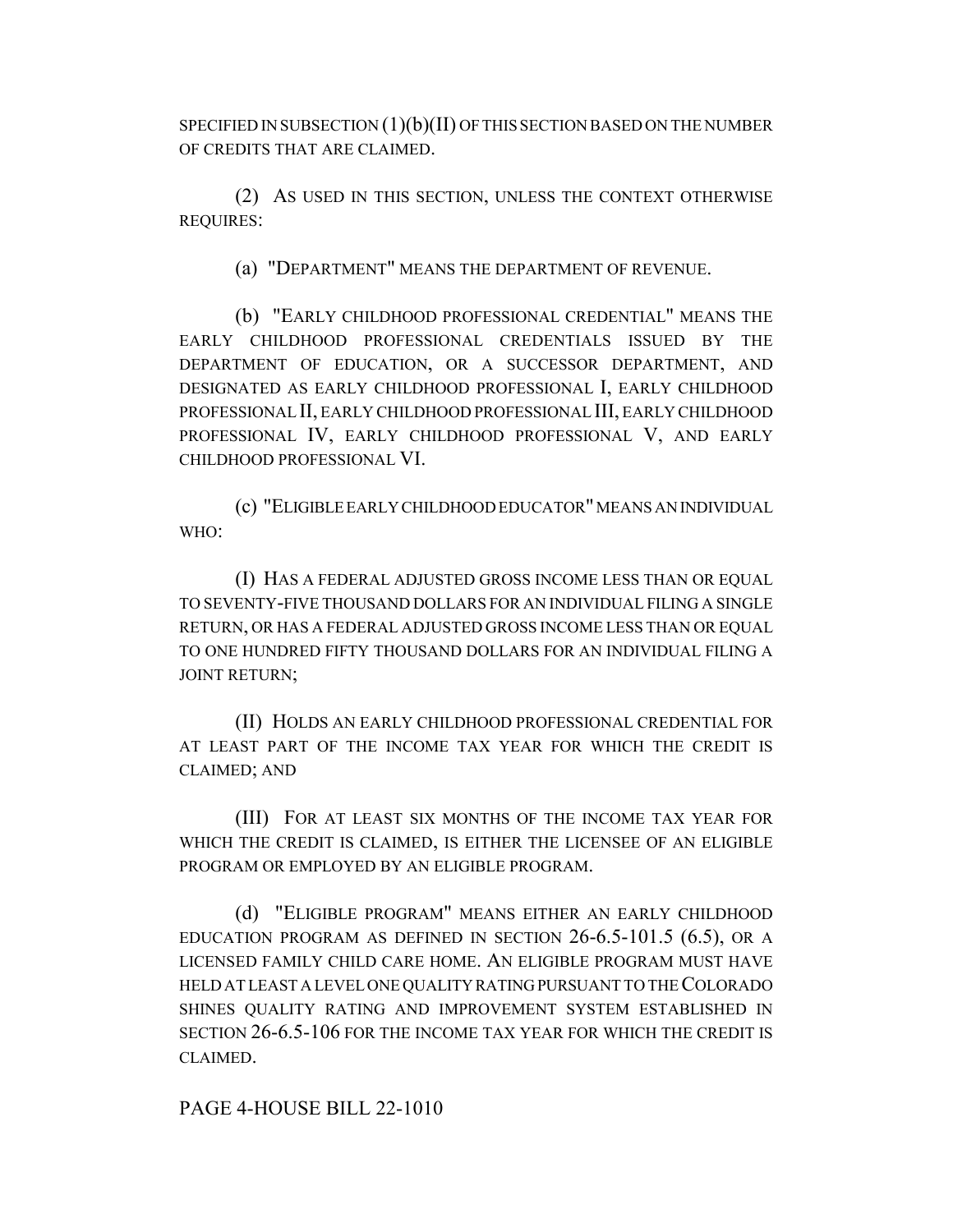(e) "FAMILY CHILD CARE HOME" HAS THE SAME MEANING AS SET FORTH IN SECTION 26-6-102 (13).

(f) "INFLATION" MEANS THE ANNUAL PERCENTAGE CHANGE IN THE UNITED STATES DEPARTMENT OF LABOR'S BUREAU OF LABOR STATISTICS CONSUMER PRICE INDEX FOR DENVER-AURORA-LAKEWOOD FOR ALL ITEMS PAID BY ALL URBAN CONSUMERS, OR ITS APPLICABLE SUCCESSOR INDEX.

(3) (a) FOR INCOME TAX YEARS COMMENCING ON OR AFTER JANUARY 1, 2022, BUT BEFORE JANUARY 1, 2026, AN ELIGIBLE EARLY CHILDHOOD EDUCATOR IS ALLOWED A CREDIT AGAINST THE TAX IMPOSED BY THIS ARTICLE 22 IN AN AMOUNT AS SET FORTH IN SUBSECTION  $(3)(b)$  OF THIS SECTION.

(b) (I) EXCEPT AS PROVIDED IN SUBSECTION  $(3)(b)(II)$  OF THIS SECTION, THE AMOUNT OF THE CREDIT EQUALS, FOR:

(A) SEVEN HUNDRED FIFTY DOLLARS FOR AN EARLY CHILDHOOD PROFESSIONAL I;

(B) ONE THOUSAND DOLLARS FOR AN EARLY CHILDHOOD PROFESSIONAL II; AND

(C) ONE THOUSAND FIVE HUNDRED DOLLARS FOR AN EARLY CHILDHOOD PROFESSIONAL III, EARLY CHILDHOOD PROFESSIONAL IV, EARLY CHILDHOOD PROFESSIONAL V, OR EARLY CHILDHOOD PROFESSIONAL VI.

(II) FOR THE INCOME TAX YEARS COMMENCING ON OR AFTER JANUARY 1, 2023, THE DEPARTMENT SHALL ADJUST THE CREDIT AMOUNTS SET FORTH IN SUBSECTION  $(3)(b)(I)$  OF THIS SECTION TO REFLECT INFLATION FOR EACH INCOME TAX YEAR IN WHICH THE CREDIT DESCRIBED IN THIS SECTION IS ALLOWED.

(c) EACH ELIGIBLE EARLY CHILDHOOD EDUCATOR IS ONLY ALLOWED ONE CREDIT PER INCOME TAX YEAR, EVEN IF THE ELIGIBLE EARLY CHILDHOOD EDUCATOR EARNS A HIGHER LEVEL EARLY CHILDHOOD PROFESSIONAL CREDENTIAL IN THE SAME YEAR.IN SUCH CASE, THE ELIGIBLE EARLY CHILDHOOD EDUCATOR'S CREDIT IS BASED ON THE HIGHEST EARLY CHILDHOOD PROFESSIONAL CREDENTIAL ATTAINED DURING THE INCOME TAX YEAR.

PAGE 5-HOUSE BILL 22-1010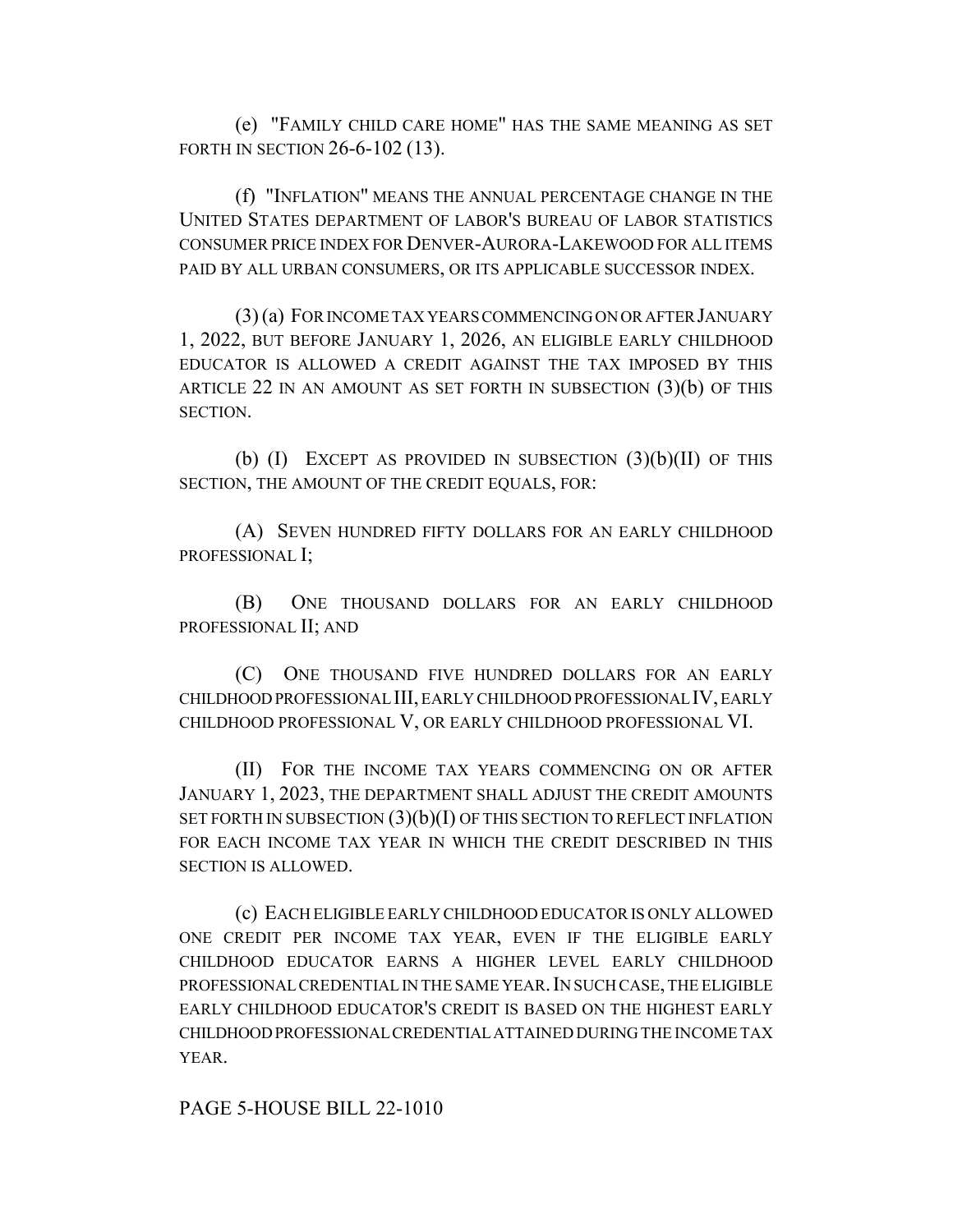(4) THE AMOUNT OF THE CREDIT UNDER THIS SECTION THAT EXCEEDS THE ELIGIBLE EARLY CHILDHOOD EDUCATOR'S INCOME TAXES DUE IS REFUNDED TO THE ELIGIBLE EARLY CHILDHOOD EDUCATOR.

(5) NO LATER THAN JANUARY 1, 2023, AND EACH JANUARY 1 THEREAFTER THROUGH JANUARY 1, 2026, THE DEPARTMENT OF HUMAN SERVICES, OR A SUCCESSOR DEPARTMENT, SHALL PROVIDE THE DEPARTMENT OF REVENUE WITH AN ELECTRONIC REPORT OF EACH INDIVIDUAL WHO HELD AN EARLY CHILDHOOD PROFESSIONAL CREDENTIAL DURING THE PREVIOUS CALENDAR YEAR FOR WHICH THE CREDIT IS ALLOWED. THE DEPARTMENT SHALL INCLUDE THE FOLLOWING INFORMATION IN THE REPORT, IF AVAILABLE:

(a) THE NAME OF THE INDIVIDUAL WHO HOLDS THE EARLY CHILDHOOD PROFESSIONAL CREDENTIAL;

(b) THE INDIVIDUAL'S SOCIAL SECURITY NUMBER OR TAX IDENTIFICATION NUMBER;

(c) THE HIGHEST LEVEL OF EARLY CHILDHOOD PROFESSIONAL CREDENTIAL HELD BY THE INDIVIDUAL DURING THE YEAR; AND

(d) THE LENGTH OF TIME THAT THE INDIVIDUAL HELD AN EARLY CHILDHOOD PROFESSIONAL CREDENTIAL AT ANY LEVEL.

(6) THIS SECTION IS REPEALED, EFFECTIVE JULY 1, 2030.

**SECTION 3. Appropriation.** (1) For the 2022-23 state fiscal year, \$156,743 is appropriated to the department of revenue. This appropriation is from the general fund. To implement this act, the department may use this appropriation as follows:

(a) \$125,991 for use by taxation services for personal services, which amount is based on an assumption that the department will require an additional 2.0 FTE;

(b) \$21,570 for use by taxation services for operating expenses;

(c) \$4,950 for tax administration IT system (GenTax) support;

PAGE 6-HOUSE BILL 22-1010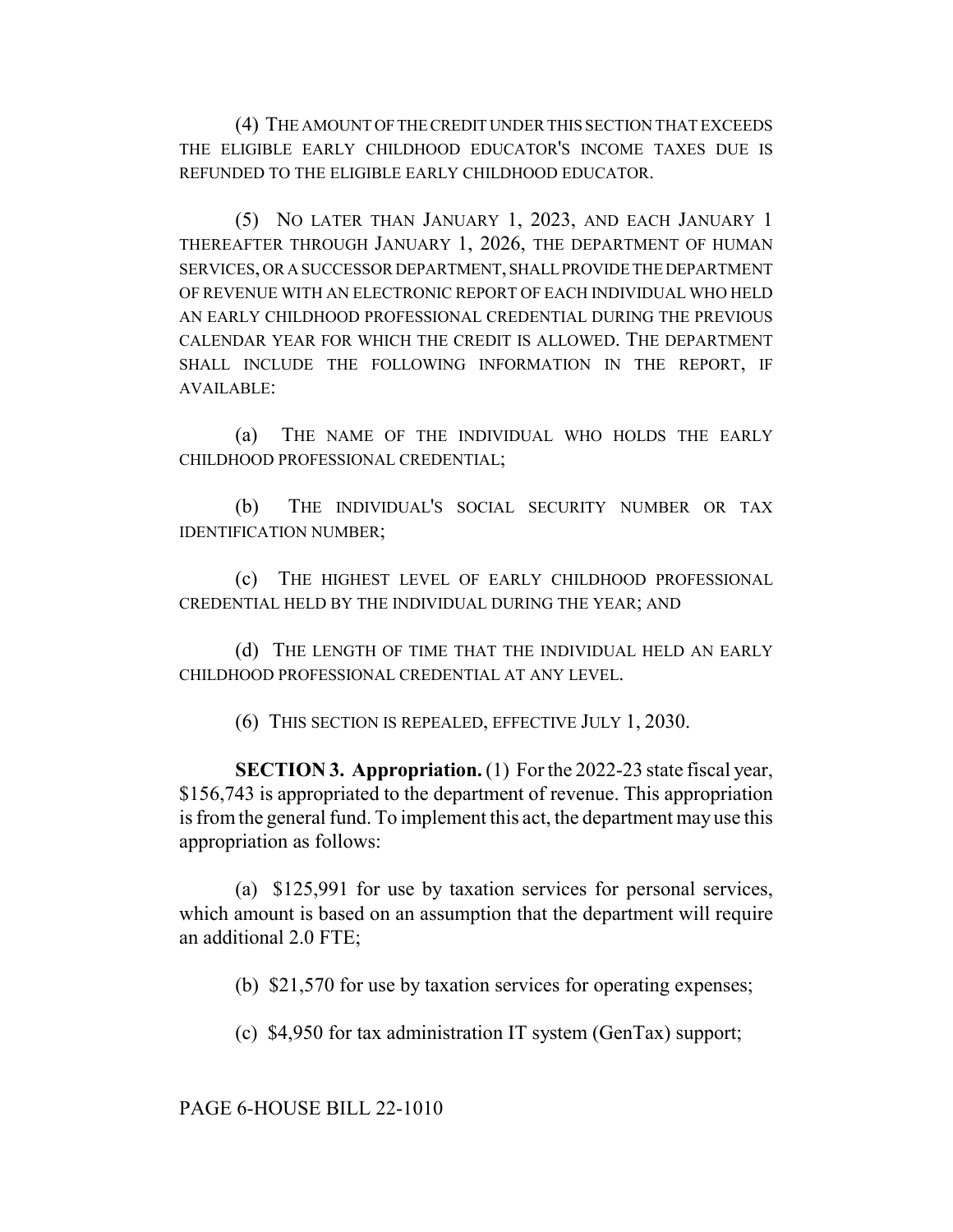(d) \$3,200 for use by the executive director's office for personal services; and

(e) \$1,032 for the purchase of document management services.

(2) For the 2022-23 state fiscal year, \$1,032 is appropriated to the department of personnel. This appropriation is from reappropriated funds received from the department of revenue under subsection  $(1)(e)$  of this section. To implement this act, the department of personnel may use this appropriation to provide document management services for the department of revenue.

**SECTION 4. Act subject to petition - effective date.** This act takes effect at 12:01 a.m. on the day following the expiration of the ninety-day period after final adjournment of the general assembly; except that, if a referendum petition is filed pursuant to section 1 (3) of article V of the state constitution against this act or an item, section, or part of this act within such period, then the act, item, section, or part will not take effect unless approved by the people at the general election to be held in